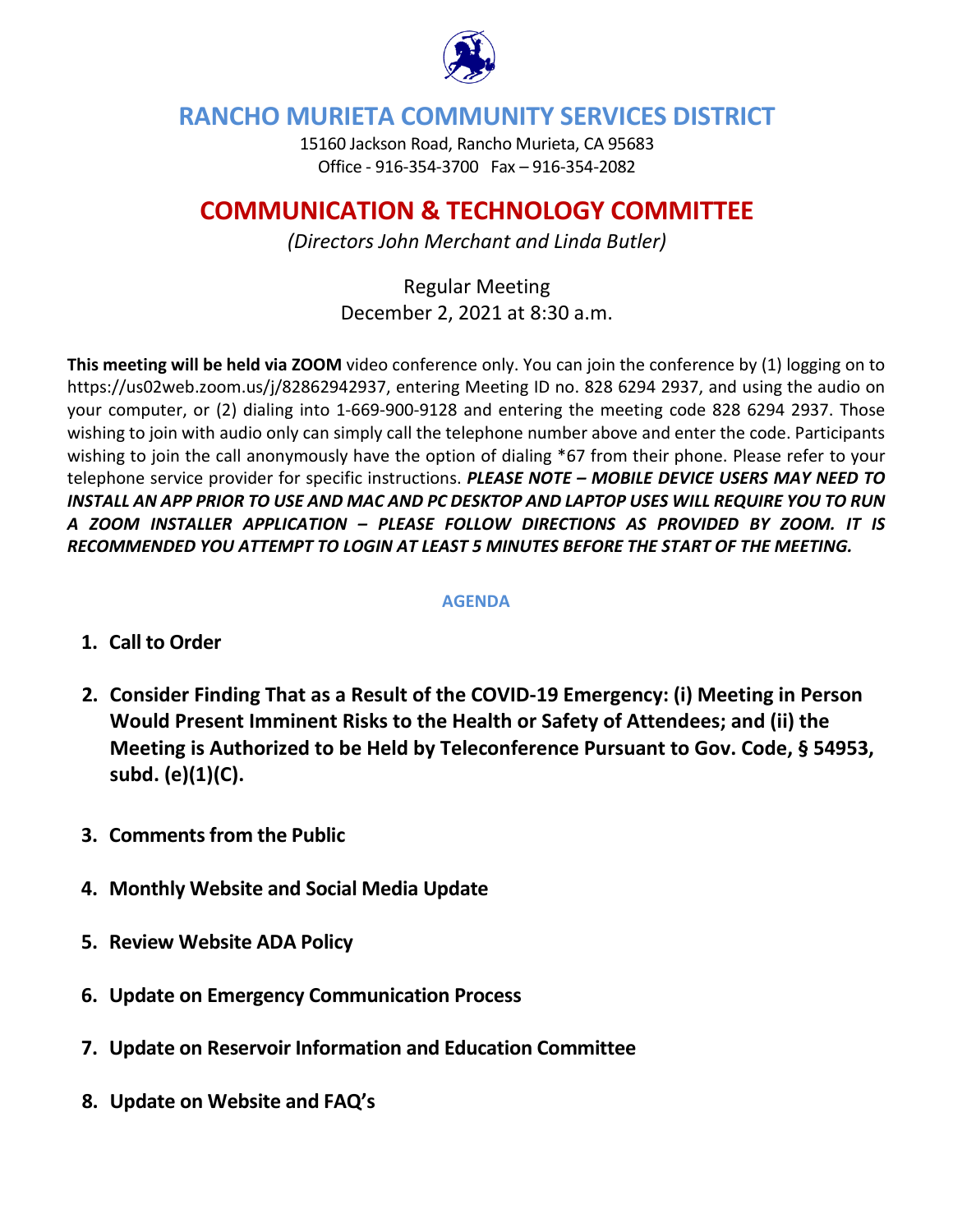## **9. Directors & Staff Comments/Suggestions**

## **10.Adjournment**

"In accordance with California Government Code Section 54957.5, any writing or document that is a public record, relates to an open session agenda item and is distributed less than 24 hours prior to a special meeting, will be made available for public inspection in the District offices during normal business hours. If, however, the document is not distributed until the regular meeting to which it relates, then the document or writing will be made available to the public at the location of the meeting."

In compliance with the Americans with Disabilities Act if you are an individual with a disability and you need a disability-related modification or accommodation to participate in this meeting or need assistance to participate in this teleconference meeting, please contact the District Office at 916-354-3700 or awilder@rmcsd.com. Requests must be made as soon as possible.

Note: This agenda is posted pursuant to the provisions of the Government Code commencing at Section 54950. The date of this posting is November 23, 2021. Posting locations are: 1) District Office; 2) Post Office; 3) Rancho Murieta Association; 4) Murieta Village Association.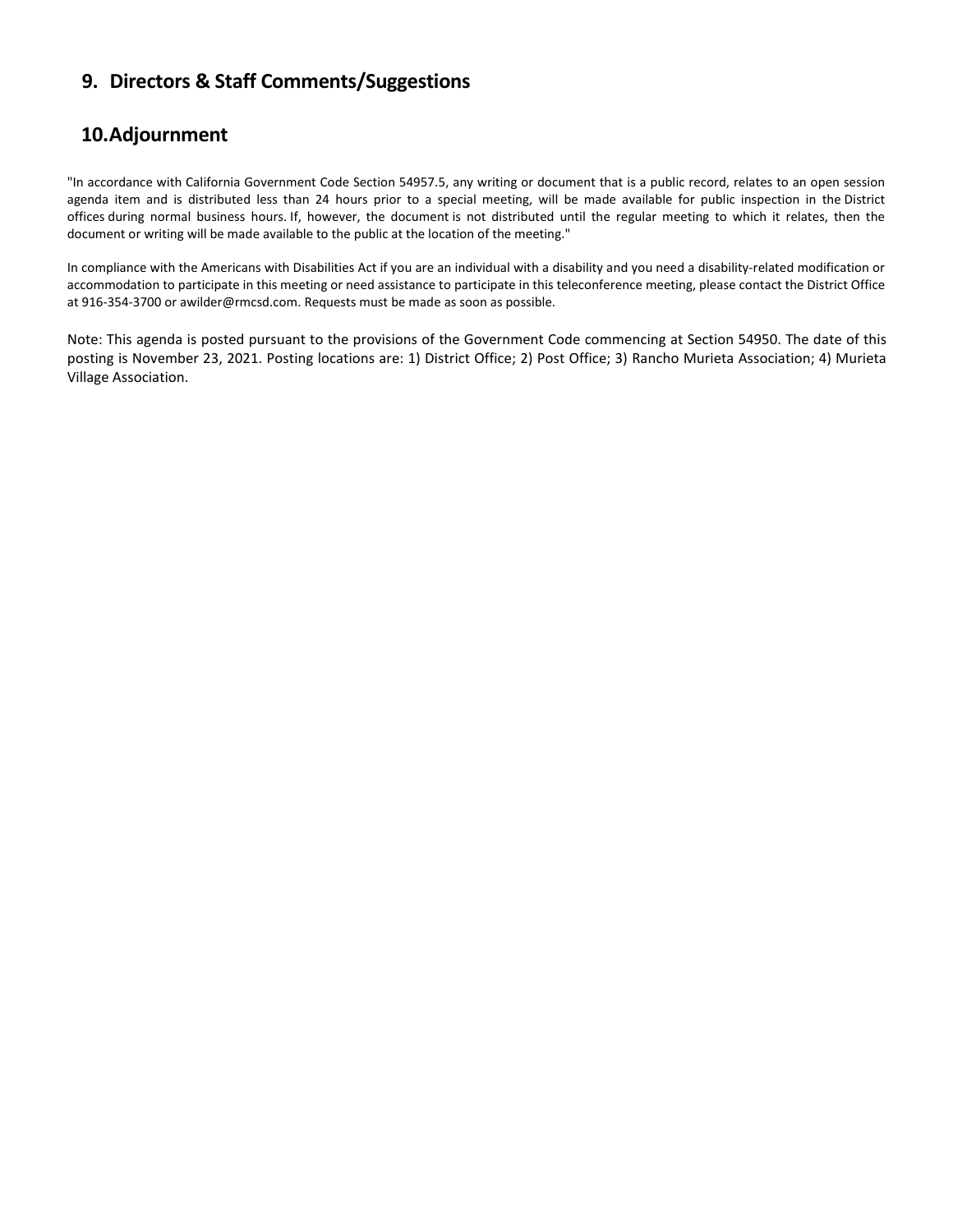Rancho Murieta Community Services District<br>Analytics All Web Site Data All Web Site Data

#### **RMCSD Website Stats**

 $\mathbf{d}$ 



… Nov 3 Nov 5 Nov 7 Nov 9 Nov 11 Nov 13 Nov 15 Nov 17 Nov 19 Nov 21 Nov 23 Nov 25 Nov 27 Nov 29

| Region |               | <b>Users</b>                               | <b>New Users</b>                           | <b>Hits</b>                                | <b>Sessions</b>                             | <b>Number of Sessions per User</b>       | <b>Pageviews</b>                           | Pages / Session                             | <b>Avg. Session Duration</b>                        |
|--------|---------------|--------------------------------------------|--------------------------------------------|--------------------------------------------|---------------------------------------------|------------------------------------------|--------------------------------------------|---------------------------------------------|-----------------------------------------------------|
|        |               | 1,423<br>% of Total:<br>100.00%<br>(1,423) | 1,221<br>% of Total:<br>100.00%<br>(1,221) | 5,274<br>% of Total:<br>100.00%<br>(5,274) | 2,183<br>% of Total:<br>100.00%<br>(2, 183) | 1.53<br>% of Total:<br>100.00%<br>(1.53) | 5,239<br>% of Total:<br>100.00%<br>(5,239) | 2.40<br>Avg for View:<br>2.40<br>$(0.00\%)$ | 00:02:02<br>Avg for View:<br>00:02:02<br>$(0.00\%)$ |
|        | 1. California | 1,107<br>(77.14%)                          | 912<br>(74.69%)                            | 4,775<br>(90.54%)                          | 1,839<br>(84.24%)                           | 1.66<br>(109.20%)                        | 4,743<br>(90.53%)                          | 2.58                                        | 00:02:19                                            |
|        | 2. Virginia   | 51<br>(3.55%)                              | 51<br>(4.18%)                              | 56<br>$(1.06\%)$                           | 51<br>(2.34%)                               | 1.00<br>(65.74%)                         | 56<br>(1.07%)                              | 1.10                                        | 00:00:01                                            |
| 3.     | Massachusetts | 45<br>(3.14%)                              | 45<br>(3.69%)                              | 45<br>(0.85%)                              | 45<br>(2.06%)                               | 1.00<br>(65.74%)                         | 45<br>(0.86%)                              | 1.00                                        | 00:00:00                                            |
|        | 4. Illinois   | 30<br>(2.09%)                              | 27<br>(2.21%)                              | 34<br>(0.64%)                              | 33<br>(1.51%)                               | 1.10<br>(72.31%)                         | 34<br>(0.65%)                              | 1.03                                        | <00:00:01                                           |
|        | 5. Washington | 22<br>(1.53%)                              | 18<br>(1.47%)                              | 30<br>(0.57%)                              | 23<br>(1.05%)                               | 1.05<br>(68.72%)                         | 30<br>(0.57%)                              | 1.30                                        | 00:00:06                                            |
| 6.     | Texas         | 17<br>(1.18%)                              | 17<br>(1.39%)                              | 30<br>(0.57%)                              | 17<br>(0.78%)                               | 1.00<br>(65.74%)                         | 30<br>(0.57%)                              | 1.76                                        | 00:00:21                                            |
|        | 7. (not set)  | 12<br>(0.84%)                              | 10<br>(0.82%)                              | 35<br>(0.66%)                              | 12<br>(0.55%)                               | 1.00<br>(65.74%)                         | 35<br>(0.67%)                              | 2.92                                        | 00:00:47                                            |
|        | 8. Oregon     | 10<br>(0.70%)                              | 10<br>(0.82%)                              | 18<br>(0.34%)                              | 10<br>$(0.46\%)$                            | 1.00<br>(65.74%)                         | 18<br>(0.34%)                              | 1.80                                        | 00:01:33                                            |
|        | 9. Florida    | 9<br>(0.63%)                               | 9<br>(0.74%)                               | 17<br>(0.32%)                              | 10<br>(0.46%)                               | 1.11<br>(73.04%)                         | 14<br>(0.27%)                              | 1.40                                        | 00:01:40                                            |
|        | 10. Shanghai  | 7<br>(0.49%)                               | (0.57%)                                    | (0.13%)                                    | 7<br>(0.32%)                                | 1.00<br>(65.74%)                         | (0.13%)                                    | 1.00                                        | 00:00:00                                            |

Rows 1 - 10 of 68

© 2021 Google

Go to [report](https://analytics.google.com/analytics/web/?rn=customReport&utm_source=pdfReportLink#/my-reports/XbAlPUX4T1yQ8OvkDAqcUw/a76265318w160503912p161704017/_r.tabId=641)  $\boxtimes$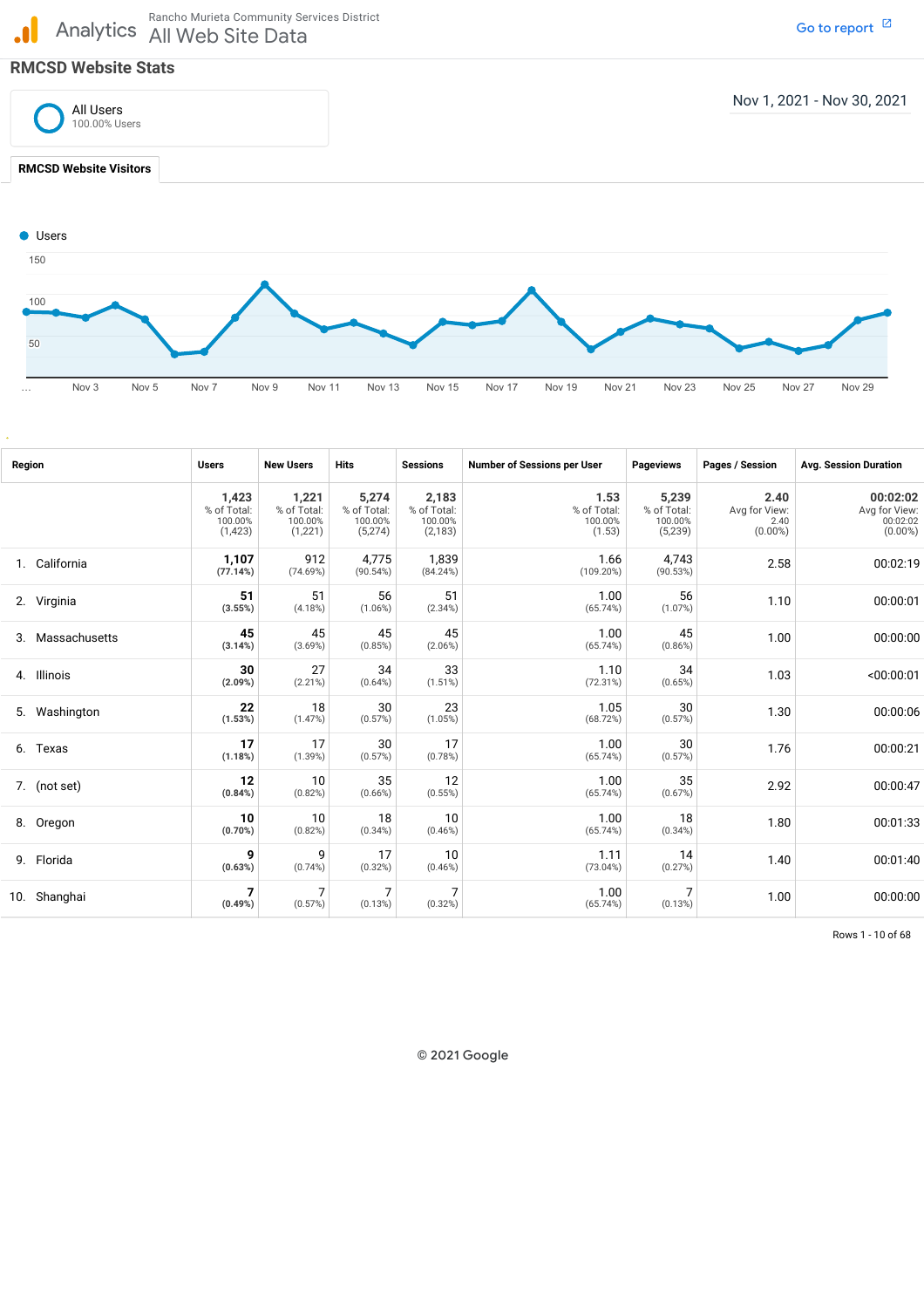Analytics All Web Site Data Rancho Murieta Community Services District

Go to [report](https://analytics.google.com/analytics/web/?rn=customReport&utm_source=pdfReportLink#/my-reports/XbAlPUX4T1yQ8OvkDAqcUw/a76265318w160503912p161704017/_r.tabId=643)  $~^\boxdot$ 

### **RMCSD Website Stats**

 $\mathbf{d}$ 



… Nov 3 Nov 5 Nov 7 Nov 9 Nov 11 Nov 13 Nov 15 Nov 17 Nov 19 Nov 21 Nov 23 Nov 25 Nov 27 Nov 29

| <b>Destination Page</b>               | <b>Pageviews</b>                           | <b>Unique Pageviews</b>                    | Avg. Time on Page                                   |
|---------------------------------------|--------------------------------------------|--------------------------------------------|-----------------------------------------------------|
|                                       | 5,239<br>% of Total:<br>100.00%<br>(5,239) | 4,232<br>% of Total:<br>100.00%<br>(4,232) | 00:01:27<br>Avg for View:<br>00:01:27<br>$(0.00\%)$ |
| 1.7                                   | 1,364<br>(26.04%)                          | 1,110<br>(26.23%)                          | 00:00:51                                            |
| /employment-opportunities<br>2.       | 457<br>(8.72%)                             | 342<br>(8.08%)                             | 00:02:12                                            |
| 3. /how-to-pay-my-bill                | 336<br>$(6.41\%)$                          | 233<br>(5.51%)                             | 00:01:48                                            |
| 4. /salary-schedules                  | 201<br>(3.84%)                             | 164<br>(3.88%)                             | 00:02:58                                            |
| /development-projects<br>5.           | 169<br>(3.23%)                             | 103<br>(2.43%)                             | 00:01:13                                            |
| 6. /2021-board-meetings               | 145<br>(2.77%)                             | 128<br>(3.02%)                             | 00:03:51                                            |
| 7. /district-office-and-phone-numbers | 144<br>(2.75%)                             | 114<br>(2.69%)                             | 00:01:26                                            |
| 8. /riverview-update                  | 131<br>(2.50%)                             | 98<br>(2.32%)                              | 00:01:34                                            |
| 9. /2021-committee-meetings           | 113<br>(2.16%)                             | 92<br>(2.17%)                              | 00:04:00                                            |
| /contact-security<br>10.              | 86<br>(1.64%)                              | 78<br>(1.84%)                              | 00:04:53                                            |

Rows 1 - 10 of 214

© 2021 Google